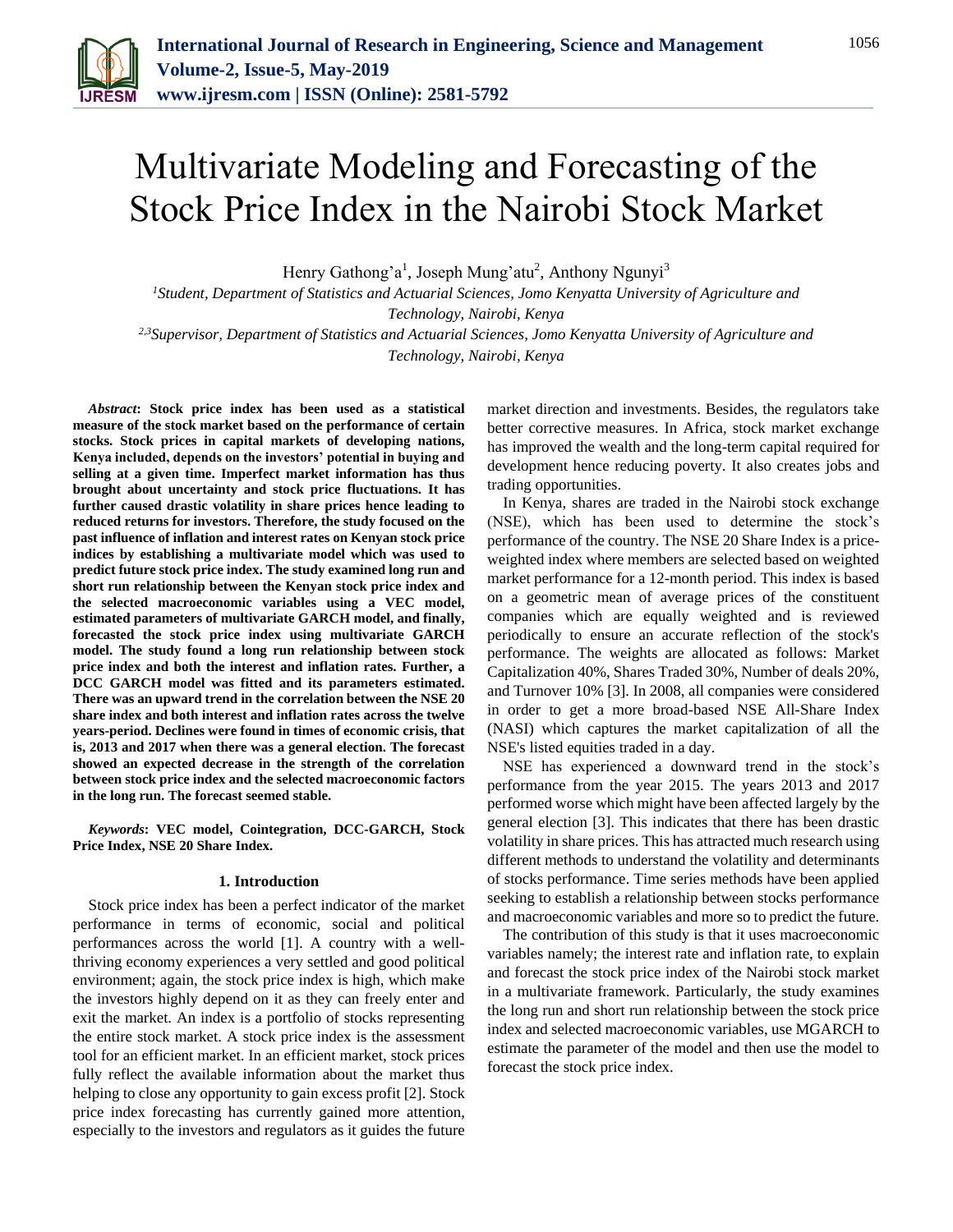

#### **2. Literature review**

#### *A. Stock market performance*

Many studies have been done at global, regional and local levels with most of them finding a significant relationship between stock market and macroeconomic variables such as Gross Domestic Product (GDP), inflation, money supply and interest rates among others. These macroeconomic variable acts as indicators of the market performance and thus helping in making perfect future market speculation. A recent study conducted by Gasheja, Mung'atu, Ingabire, Ndakaza, Napoleon, and Hagenimana applied Vector Error Correction in Modeling the Rwanda Exports [4]. The study used data dated from 1976 to 2013 of gross domestic production (GDP), foreign direct investment (FDI), and industrial value added (IVA) and savings (SAV). The study tested the stationarity of the data, cointegration to examine a long run relationship between exports and the macroeconomic variables and lastly examined the existence of a dynamic relationship between export and hypothesized determinant. The results found that the series was of I(1), and the existence of a long-run relationship between exports, GDP, FDI, and IVA & SAV. Also, GDP, FDI, IVA were statistically significant in a short run relationship while savings was found not statistically significant.

Additionally, focusing on the Kenyan stock market, Njenga studied the effect of stock market development on economic growth in Kenya [5]. The study used the Harrod-Domar growth model, Ordinary Least squares (OLS) Method and Vector Error Correction Model (VECM) to estimates the parameters. The VECM estimated both the short run and long run dynamics. The study found that the market capitalization, investments, and equity turnover had a short run relationship with Kenyan economic growth. On the other hand, the university enrollment, the total value of shares traded and the equity turnover had a long run relationship with the Kenyan economic growth. Therefore, the study revealed that it was relevant to improve investment within the economy due to the short run relationship with the most sensitive microeconomic variables.

Njehu studied the effect of the Nairobi stock exchange market capitalization on the economy of Kenya [6]. The study identified a gap emerging when listing companies through market capitalization yet there was no any realized economic growth and instead, fluctuations were rampant. A sampling method was used and the sample composed of 16 companies from the industrial and allied sector, 12 from finance and investment, 9 from commercial and services sector, 8 from alternative investment segment and 3 from the agricultural sector. The study found that the Nairobi stock exchange has not significantly promoted the Kenyan economic growth due to the strict measures input by the government towards the companies' licensing. Therefore, the study recommended the government to revise the company listing terms to encourage the permitting of more companies to allow expansion and economic growth.

# *B. Nairobi security exchange*

Nairobi Securities Exchange is a voluntary association of stockbrokers that deal with shares and stocks. It started in 1954 and is registered under the Societies Act. By the year 1966, the association had already started measuring daily trading activity through NSE Index computation of the daily average price change in 17 most active companies in the market [7]. Since then, many companies have come on board and NSE index is now calculated daily using the best 20 well-performing companies, hence the name 'NSE 20 share index.'

Currently, the NSE has two market indices; the NSE 20 Share Index, which is price-weighted and an all-inclusive NSE All-Share Index (NASI), which is market capitalization weighted. Price weighted indices are based on a geometric mean of average prices of the constituent companies which are equally weighted [7]. The stock price indices are revised periodically to make sure they reflect the exact representation of the performance of the stock market.

Occasionally, NSE has experienced drastic volatility in share prices. In March 2004, there was a realized decline in market capitalization from Kshs.375.10 billion to Kshs.286.27 billion, depicting a loss of 23.7% [7]. Between January and March 2007, it again dropped from Kshs.845.97 billion to Kshs.696.92 billion, a loss of 17.6% [7]. Also, between June 2008 and February 2009, it dropped from Kshs.1.22 trillion to Kshs.611.77 billion, a loss of 49.86% [7]. Further, the most recent crash was witnessed in 2011 when it dropped from Kshs.1.205 trillion in January 2011 to Kshs.864.15 billion in December 2011 [7].

#### *C. Previous studies on modeling stock indices*

Many studies have been conducted and applied different models to the stocks indices data from time to time. Kiragu and Mung'atu conducted a model of the extreme values of Nairobi stocks using the peak-over-threshold (POT) method [8]. The study focused on the Generalized Pareto distribution to model the empirical distribution's tail in the NSE-All Share Index (NASI), and the extreme value theory to examine the extreme values in the NASI. A time series plot was used to demonstrate a fat-tailed data through a histogram of returns. The histogram was right skewed, which consistently followed a positive kurtosis. The returns were found to be stationary, and ARCH effects present. The study concluded that the data was well fitted for both the right and left tail, although the left tail fitted better than the right. Also, through the risk measures of VaR and ES, the probability of losses was moderate compared to that of profit for an investor in the NSE.

Additionally, the study by Abaenewe, Ogbulu and Nnamocha examined the behavior of the stock market price given the selected macroeconomic variables as industrial production, exchange rate and interest rates in Nigeria [9]. They used the co-integration and error correction model (ECM), impulse response function(IRF) and the variance decomposition(VDC) test. The study found a co-integration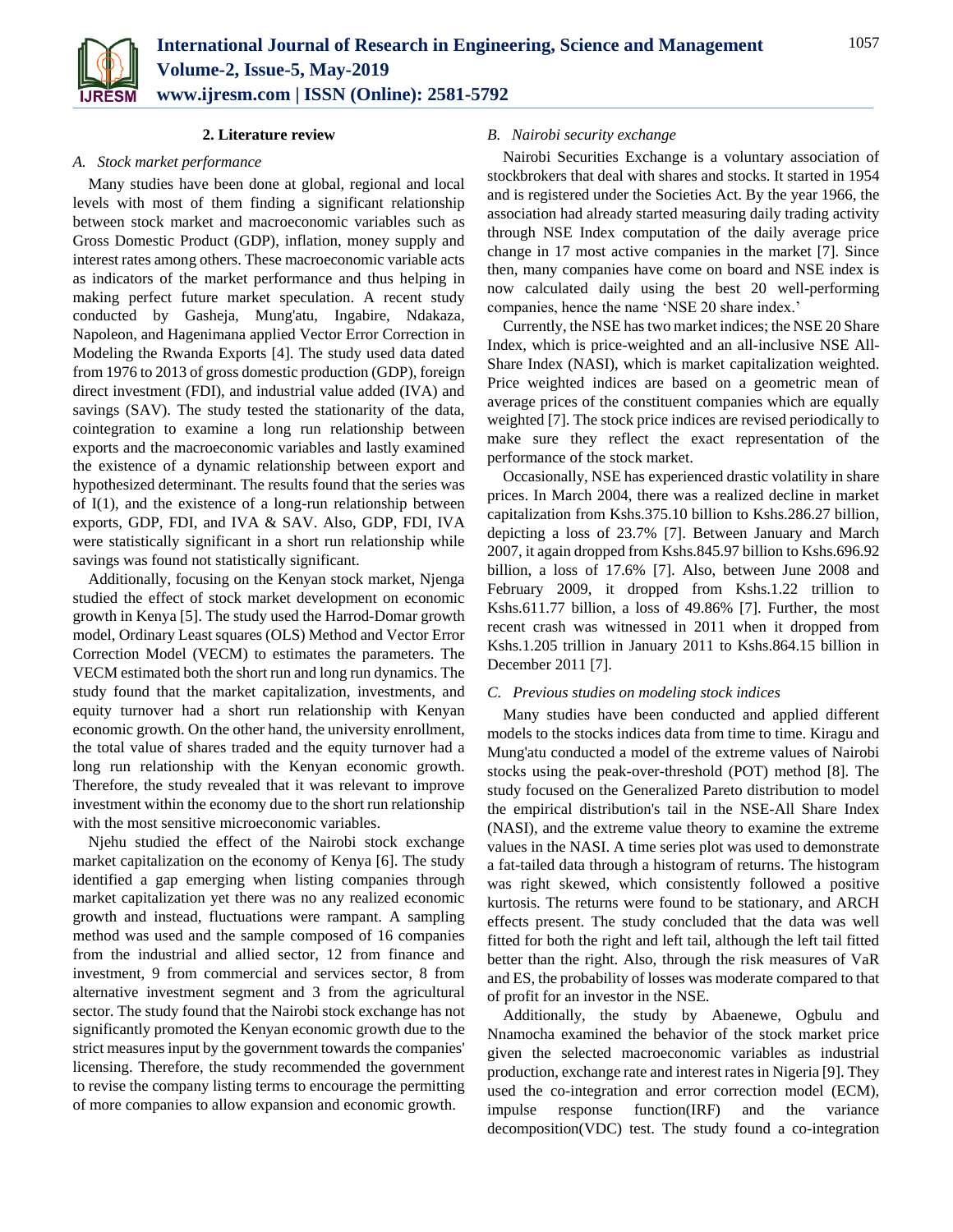

existing between Nigerian share prices and the selected macroeconomic variables. There was a long run relationship between stock prices and the macroeconomic variables. Also, the study found an insignificant negative relationship between the Nigerian Stocks Exchange and industrial production. The study recommended for resolutions of the emanating problems in the sector of energy generation and distribution hence anticipating in cost reduction of industrial production hence support investment in other sectors.

In addition, Olweny modeled the volatility of short-term interest rates in Kenya [10]. The study used GARCH model, ARCH models and the specifications of the Stochastic Differential Equation (SDE) to test the specification for the stochastic behavior. The study found the GARCH model as good for modeling short-rate volatilities compared to ARCH models. Further, the study established the characteristics of GARCH model on volatility clustering phenomena which is realized in many financial time series data. The study recommended the use of modified GARCH models such as EGARCH and FIGARCH to model financial time series data.

Lastly, Rousseau and Wachtel investigated the relationship between inflation, output and stock performance for the developing markets of Peru and Chile [1]. The study used a cointegration test and Barro regression model, which was a suitable empirical multivariate model in macroeconomic variables to study the effect of financial deepening on economic growth. The study found an association between the financial crises with the dampening of the impact on the growth of the financial. Further, extreme financial deepening or rapid credit growth might have caused both weakened banking systems and inflation hence causing financial crises to rise. The study also found a weak long run equilibrium between stock prices and general price levels. Additionally, the extensive financial liberalizations in the late 1980s and early 1990s in Peru and Chile might have led to excessive financial deepening due to poor legal or regulatory infrastructure that is necessary to conduct financial development successfully.

#### **3. Methodology**

#### *A. Unit root test*

. .

Most macro-economic variables appear to be non-stationary and behave as random walks [11]. Therefore, they have to be differenced once in order to become stationary, which is represented as I (1). Notably, when a series need not be integrated so as to become stationary, it is represented as I(0) meaning it is integrated zero times to become stationary as illustrated below:

$$
x level = x_t \tag{1}
$$

$$
x 1st differencing = xt - xt-1
$$
 (2)

$$
x nth differencing = xt - xt-n
$$
 (3)

The study performed the Dickey-Fuller test for the series stationarity test as illustrated below [12]. Consider an AR(1) process;

$$
\Delta x_t = (\rho - 1) x_{t-1} + \varepsilon_t \tag{4}
$$

Where  $x_t$  is the time series of the stock price index, and  $\varepsilon_t$  is a sequence of interest rate and inflation rate, with  $\mu=0$  and

variance  $\sigma^2$ . The general dickey-fuller test has its hypothesis stated as follows:

H<sub>0</sub>:  $ρ = 1$  (unit root)

H<sub>1</sub>:  $ρ$  < 1 (stationary)

# *B. Test for co-integration*

Two series become cointegrated once they are integrated of the same order and are linearly combined hence giving a stationary series [13]. The study used the Johansen test to analyze any co-integration relationship between the series. As a result, the procedure applied two tests namely, the Maximum Eigenvalue test and Trace test and the number of the cointegrating equations. Through the Maximum Eigenvalue test, the null hypothesis is; there are r cointegrating equations against the alternative hypothesis states; that there are  $r+1$ cointegrating equations. Similarly, through the Trace test; the null hypothesis is; there are r cointegrating equations against the alternative hypothesis that states; there are r+1 cointegrating equations.

The two test statistic are given as illustrated below:

| LR <sub>max</sub> (r/n+1) – (-T*log (1 - $\hat{\lambda}$ )) |  |
|-------------------------------------------------------------|--|
|                                                             |  |

LR<sub>trace</sub>(r/n) – (-T\* $\sum$  log (1 –  $\hat{\lambda}$ ) (6)

Where  $r = 0, 1, 2, ..., n-1$ , T = number of observations, and  $\lambda$ = Maximum Eigenvalue.

The Trace test is usually preferred whenever its output gives different outcomes from the Maximum Eigenvalue test. An existence of cointegration between the time series prompt to a conclusion that there exists a long-run relationship.

#### *C. Vector error correction (VEC) model*

Vector Error Correction Model (VECM) is a special case of the vector autoregressive model for variables that attains stationarity upon their differencing and the variables are cointegrated. The model is used only if the series are cointegrated. The cointegration term is called the error correction term as the deviation from long-run equilibrium is corrected gradually in a series of partial short-run changes. The cointegration equation (Error Correction Model) is corrected steadily within a series of partial short-term changes.

The study used VECM to examine the existence of both short-run and long-run relationship between the selected macroeconomic variables as illustrated below:

$$
\Delta y_{t} = \beta_{0} + \sum_{i=1}^{n} \beta_{i} \Delta y_{t-i} + \sum_{i=0}^{n} \delta_{i} \Delta x_{t-i} + \varphi Z_{t-1} + \mu_{t}
$$
(7)

Where  $Y_t$  is the time series of the dependent variable,  $\mu_t$  is innovations series,  $\varphi$  coefficient of ECT that show the speed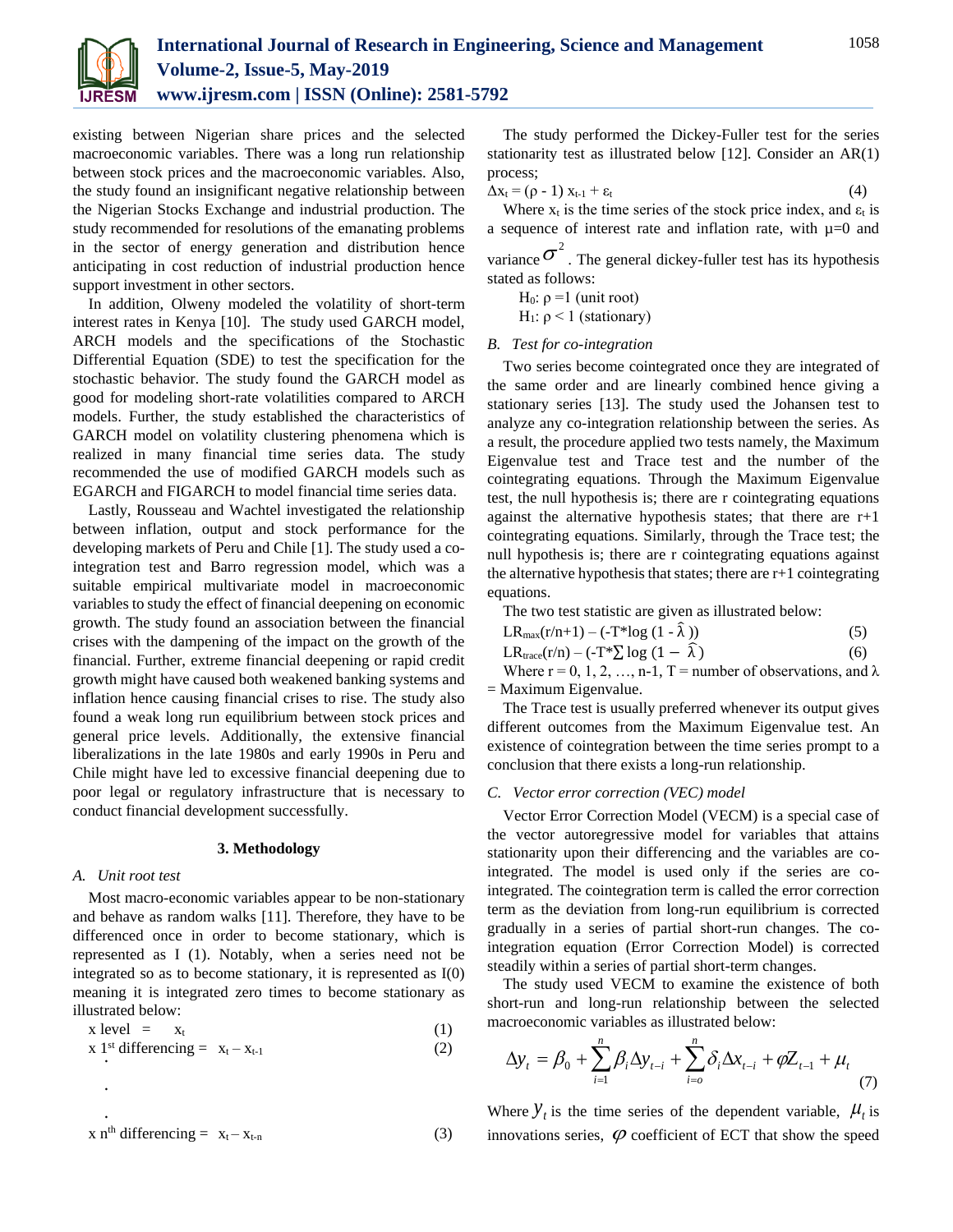

adjustment,  $\overline{Z}$  is the ECT and is the OLS residual from the long-run cointegration equation.

# *D. Diagnostics tests*

#### *1) Serial correlation test*

For a good model, there should be no serial correction. This is determined using the p-value such that whenever the p-value is less than 5% significant level, we reject the null hypothesis in favor of the null hypothesis. If otherwise, we do not reject the null hypothesis. The study, in this case, used the P-value to test for the presence of serial correlation.

# *2) Dynamic stability test*

The test examines whether the model is dynamically stable. For a dynamically stable model, the blue trend line where the model lay should be between the red lines which is discovered through inspection and hence concluding the model is good. If otherwise, the model is not good. In this study, a plot was used to reveal whether the model was dynamically stable.

#### *E. Univariate GARCH model*

A univariate GARCH model is introduced before elaborating further on a multivariate GARCH model. A GARCH model of orders p and q as defined by Bollerslev is given as [14]:

$$
\begin{array}{l}\nr_t = \mu + a_t & (8) \\
a_t = \sigma_t^2 \epsilon_t & (9) \\
\sigma_t^2 = \alpha_0 + \sum_{i=1}^p \alpha_i a_{t-i}^2 + \sum_{j=1}^q \beta_j \sigma_{t-j}^2 & (10)\n\end{array}
$$

Where  $r_t$  is the log return at a given time t,  $\mu$  is the average return,  $a_t$  mean-corrected return of an asset at time t,  $\sigma_t^2$  is conditional variance at time t,  $\epsilon_t$  is standardized residual returns (i.e. iid random variable with mean  $\mu = 0$  and  $\sigma^2 = 1$ ),  $\alpha$ and  $\beta$  are parameters and are such that  $\alpha_0 > 0$ ,  $\alpha_i$ ,  $\beta_j$  $\geq 0$  and  $\sum_{i=1}^{\max(p,q)} (\alpha_i + \beta_i)$  $\alpha_i^{(p,q)}(\alpha_i + \beta_i) < 1$  $\lim_{i=1}^{n} (\alpha_i + \beta_i) < 1$ . The simplest model of the GARCH model specification is the GARCH  $(1,1)$  given as:

$$
\sigma_t^2 = \alpha_0 + \alpha_1 \alpha_{t-1}^2 + \beta_1 \sigma_{t-1}^2
$$
  
Where  $\alpha_0 > 0$ , and  $\alpha_1, \beta_1 \ge 0$ ,  $\alpha_1 + \beta_1 < 1$  (11)

#### *F. Model selection*

The information criteria used for model selection are the AIC, BIC and HQC as illustrated below:

$$
AIC = 2k - 2\log(L) = 2k - n\log(\frac{RSS}{n})
$$
  

$$
BIC = \log(\sigma_e^2) + \frac{k}{n}\log(n)
$$
  

$$
HQC = -2L_{\text{max}} + 2k\log(\log(n))
$$

Where *k* is the number of parameters, *RSS* is the residual sum of the square for the estimated model,  $n$  is the number of observations,  $\sigma_e^2$  is the variance of residuals and  $L_{\text{max}}$  is the maximized log-likelihood value.

The model with the smallest value of the information criteria was considered.

# *G. Multivariate GARCH models*

The use of multivariate model leads to better empirical models as compared to univariate models. It also leads to better decision tools in financial econometrics and prediction of the dependence in the co-movements of the asset [15].

*1) Dynamic conditional correlation (DCC-) GARCH model* The model falls under the category of conditional variances and correlations models. The concept of (DCC-) GARCH was first introduced by Engle and Sheppard [16]. In this model, the covariance matrix  $H_t$  is decomposed into conditional standard

deviations  $D_t$  and a correlation matrix  $R_t$ . Supposing that there are  $a_t$  returns from *n* assets with an  $\mu = 0$  and covariance matrix  $H_t$ , then a Dynamic Conditional Correlation (DCC-) GARCH model is defined as:

$$
r = u + a_t \tag{12}
$$

$$
a_t = H_t^{1/2} z_t \tag{13}
$$

$$
H_t = D_t R_t D_t \tag{14}
$$

Where,  $\mathbf{r}_i$  is  $n \times 1$  vector of log returns of  $n$  assets at time  $t$ ,  $a_t$  is *n x* 1 vector of mean-corrected returns of *n* assets at time *t* ,

 $u_t$  is *n x* 1 vector of the expected value of the conditional  $r_t$ 

 $H_t$  is *n x n* matrix of conditional variances at time *t*,

 $H_t^{1/2}$  is any *n x n* matrix at time *t* such that  $H_t$  is the conditional variance

matrix of  $a_t$ ,

,

 $D_t$  is *n x n* diagonal matrix of conditional standard deviations of  $a_t$  at time  $t$ ,

 $R_t$  is *n x n* conditional correlation matrix of  $a_t$  at time *t*, and

 $z_t$  is *n x* 1 vector of iid errors such that  $E[z_t] = 0$ , and  $E[z_t z^T] = I$ 

Therefore,  $R_t$  is decomposed to give  $R_t = Q_t^{*-1} Q_t Q_t^{*-1}$ hence giving the correlation structure for the general DCC(M, N)-GARCH model as:

$$
Q_{t} = (1 - \sum_{m=1}^{M} a_{m} - \sum_{n=1}^{N} b_{n}) Q_{t} + \sum_{m=1}^{M} a_{m} a_{t-1} a_{t-1}^{T} + \sum_{n=1}^{N} b_{n} Q_{t-1}
$$
(15)

The study used DCC-(1,1) GARCH model given as: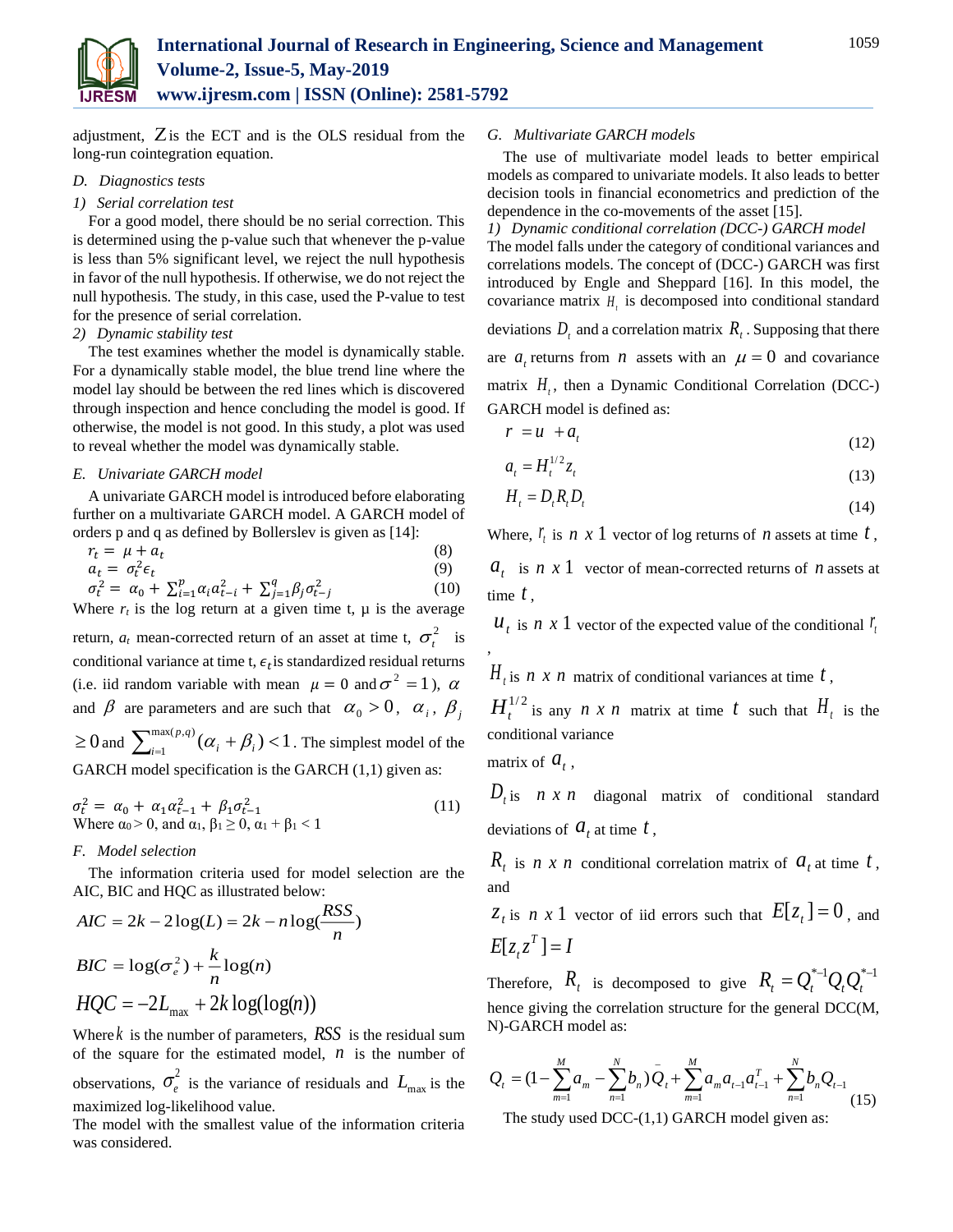

# **International Journal of Research in Engineering, Science and Management Volume-2, Issue-5, May-2019**

**www.ijresm.com | ISSN (Online): 2581-5792** 

$$
Q_{t} = (1 - a - b)\bar{Q}_{t} + a \in_{t-1} \in_{t-1}^{T} + b_{n}Q_{t-1}
$$
\nWhere,

\n
$$
(16)
$$

 $Q = Cov(\epsilon_t, \epsilon_t) = E(\epsilon_t, \epsilon_t^T)$ the unconditional covariance matrix of the standardized error  $\epsilon$ <sub>t</sub>, error  $\epsilon_t = D_t^{-1/2} a_t$ , the parameters *a* and *b* are scalars,  $Q_t = E(\epsilon_t \epsilon_t^T)$  and  $Q_t^*$  is a diagonal matrix with the square root of the diagonal elements of  $Q_t$ . The diagonal  $\overline{Q}$  is

estimated as 
$$
Q = \frac{1}{T} \sum_{t=1}^{T} \epsilon_t \epsilon_t^T
$$

*2) Estimation of DCC-GARCH*

The parameters are estimated using Quasi-Maximum Likelihood Estimator (QMLE) method, introduced by [17]. This vectors of the parameters are made of:

i. The  $\alpha$ 's and  $\beta$ <sup>'</sup>s which belong to the univariate GARCH model part, and

ii. The  $a$  and  $b$  parameters which belong to the correlation structure of the DCC-GARCH model.

Under the Gaussian assumption:

- the log-likelihood of the  $\alpha$ 's and  $\beta$ <sup>'</sup>s estimators is given as:

$$
\ln(L(\alpha, \beta)) = \sum_{i=1}^{n} \left(-\frac{1}{2} \sum_{t=1}^{T} [\ln(h_{it}) + \frac{a_{it}}{h_{it}}] + const (17)\right)
$$

Where  $h_{it}$  is the conditional variance for  $i = 1, ..., n$ , and

- the log-likelihood of the  $a$  and  $b$  estimators is given as:

$$
\ln(L(a,b)) = -\frac{1}{2} \sum_{t=1}^{T} (\ln(|R_t|) + \epsilon_t^T R_t^{-1} \epsilon_t)
$$
 (18)

# *3) Forecasting using DCC-GARCH*

After the estimation of the model's parameters, the study proceeds to forecast the conditional covariance matrix  $H_{t+k} = D_{t+k} R_{t+k} D_{t+k}$  at a time  $t = t + k$  when the history up to time *t* is unknown.

### **4. Data description**

The study used data from three variables namely: NSE 20 share index which was the variable of interest to indicate the stock price index, and the other variables were some selected macroeconomic variables affecting the stock price index namely: interest rate and inflation rate.

The data was collected on a monthly basis from June 2006 to June 2018. It was obtained from the Nairobi Stock Exchange (NSE) and Central Bank of Kenya (CBK). For the exchange rates, the currency was transformed into daily log returns as demonstrated by the formulae below:

$$
R_t = \log(\frac{P_t}{P_{t-1}})
$$
\n<sup>(19)</sup>

# **5. Empirical result**

# *A. Descriptive statistics*

The results presented in Table 1 and Figure 1 shows the mean, median, standard deviation, skewness, and kurtosis as well as the time series plots for the three variable respectively.



Fig. 1. Time series plots of the three variables

The results indicated that the NSE 20 share Index for the last

| Table 1     |                                             |                      |                       |  |  |
|-------------|---------------------------------------------|----------------------|-----------------------|--|--|
|             | Descriptive statistics for the three series |                      |                       |  |  |
|             | NSE 20 Share Index                          | <b>Interest Rate</b> | <b>Inflation Rate</b> |  |  |
|             |                                             |                      |                       |  |  |
| Mean        | 4196.81                                     | 9.53                 | 7.98                  |  |  |
| Sd          | 784.06                                      | 2.67                 | 4.52                  |  |  |
| Median      | 4143.35                                     | 9.00                 | 6.55                  |  |  |
| Min         | 2474.75                                     | 5.75                 | 1.85                  |  |  |
| Max         | 5774.27                                     | 18.00                | 19.72                 |  |  |
| Jarque bera | 7.6949                                      | 138.27               | 38.457                |  |  |
| Prob.       | 0.0213                                      | 0.0001               | 0.0001                |  |  |
| N           | 145                                         | 145                  | 145                   |  |  |

12 years was 4196.81 on average with a standard deviation of 784.06; hence, the market deviation varied over time.

Jarque Bera test indicated that the data was not normally distributed at 5% significance level just as most financial time series data do.

# *B. Stationary test*

The results presented in Table 2 applied Augmented Dickey-Fuller (ADF) approach to test for stationarity of the three variables.

Table 2

|                                        | $\cdots$          |         |                   |         |  |  |
|----------------------------------------|-------------------|---------|-------------------|---------|--|--|
| Stationarity test for the three series |                   |         |                   |         |  |  |
| Variable                               | Level             |         | Differenced       |         |  |  |
|                                        | ADF               | P-value | ADF               | P-value |  |  |
|                                        | <b>Statistics</b> |         | <b>Statistics</b> |         |  |  |
| NSE 20 share                           | $-2.6437$         | 0.3084  | $-3.8839$         | 0.01693 |  |  |
| Index                                  |                   |         |                   |         |  |  |
| <b>Interest Rate</b>                   | $-3.4380$         | 0.05602 | $-4.0141$         | 0.01056 |  |  |
| <b>Inflation Rate</b>                  | $-2.0599$         | 0.2613  | $-6.2652$         | 0.0001  |  |  |
|                                        |                   |         |                   |         |  |  |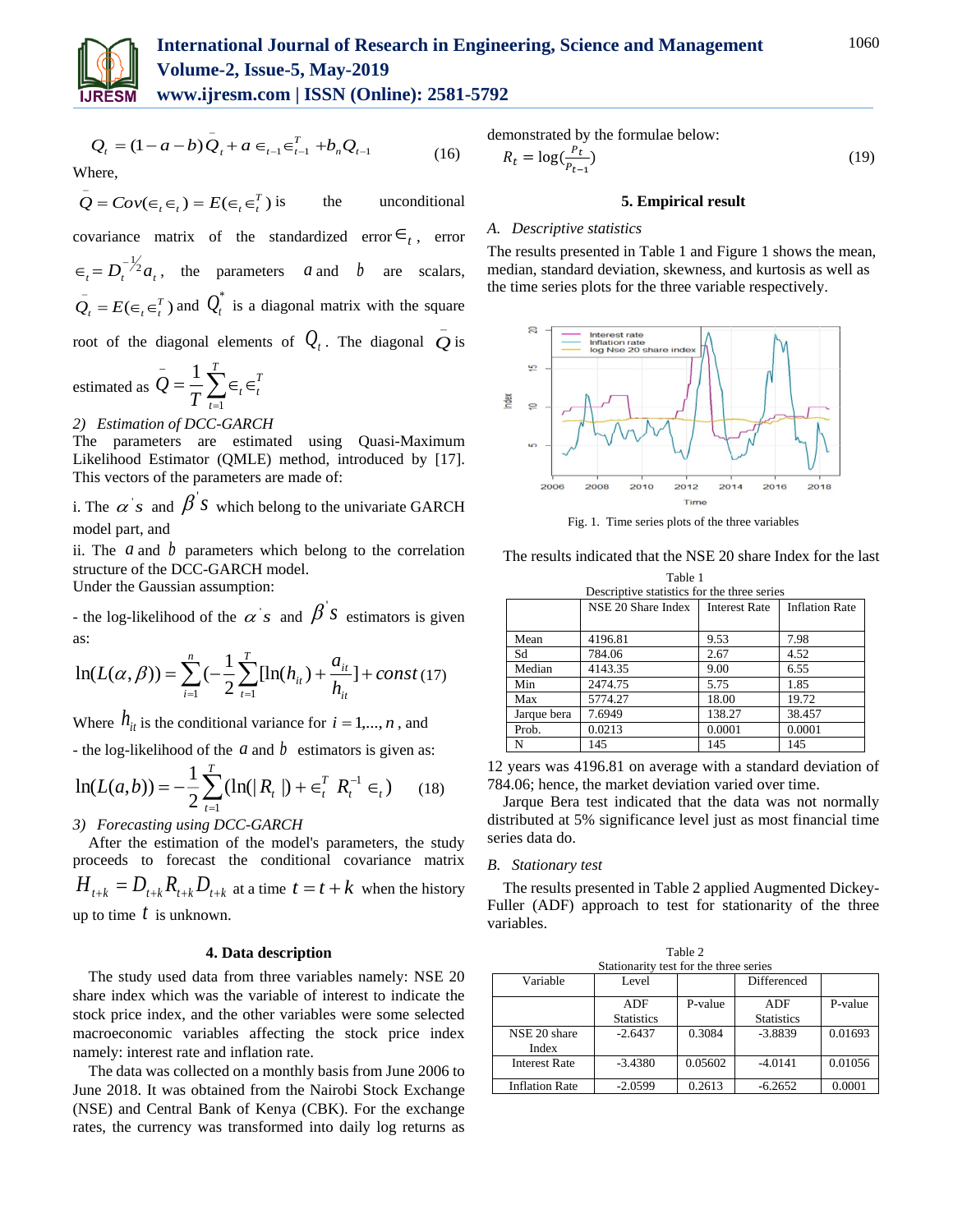

The results illustrated that NSE 20 share index, interest rate and inflation rate were not stationary at level. However, they proofed stationary upon first differencing, i.e., I (1).

# *C. Lag selection*

The results presented in table 3 show the AIC, SC and HQ lag order selection criteria.

| Table 3        |                              |           |           |  |  |  |
|----------------|------------------------------|-----------|-----------|--|--|--|
|                | Lag Order Selection Criteria |           |           |  |  |  |
| Lag            | AIC                          | BIC       | HOC       |  |  |  |
|                | 0 26.67814                   | 26.74118  | 26.70376  |  |  |  |
|                | 18.97670                     | 19.22884  | 19.07916  |  |  |  |
| $\mathfrak{D}$ | 18.63603*                    | 19.07728* | 18.81534* |  |  |  |
| $\mathcal{R}$  | 18.69842                     | 19.32877  | 18.95457  |  |  |  |
|                | 18.67301                     | 19.49247  | 19.00601  |  |  |  |
|                | 18.67505                     | 19.68361  | 19.08490  |  |  |  |

\*indicates lag order selected by the criterion

The output showed that 2 lags were the optimal lag order selected for the study.

# *D. Johansen Cointegration Test*

The study proceeded to test the cointegrating equations and the results for both the trace and maximum eigenvalue presented in Tables 4 and Table 5 respectively.

| Table 4           |                                          |            |          |        |  |
|-------------------|------------------------------------------|------------|----------|--------|--|
|                   | Johansen cointegration test (Trace test) |            |          |        |  |
|                   | Trace test                               |            |          |        |  |
| Null hypothesis   |                                          |            |          |        |  |
| (H <sub>0</sub> ) | Eigenvalue                               | statistics | 95% C.V  |        |  |
| None $*$          | 0.130594                                 | 41.41938   | 29.79707 | 0.0015 |  |
| At most $1 *$     | 0.099652                                 | 21.54722   | 15.49471 | 0.0054 |  |
| At most $2 *$     | 0.045691                                 | 6.640988   | 3.841466 | 0.0100 |  |

Table 5 Johansen cointegration test (Maximum Eigenvalue)

|                 | sonanosn connegration teor (mainmain Eigen) arae/ |            |          |        |  |  |
|-----------------|---------------------------------------------------|------------|----------|--------|--|--|
| Trace test      |                                                   |            |          |        |  |  |
| Null hypothesis |                                                   |            |          |        |  |  |
| $(H_0)$         | Eigenvalue                                        | statistics | 95% C.V  |        |  |  |
| None $*$        | 0.130594                                          | 19.87216   | 21.13162 | 0.0443 |  |  |
| At most $1 *$   | 0.099652                                          | 14.90623   | 14.26460 | 0.0395 |  |  |
| At most $2 *$   | 0.045691                                          | 6.640988   | 3.841466 | 0.0100 |  |  |

\*Denotes rejection of the hypothesis at 5% significance level \*Denotes rejection of the hypothesis at 5% significance level The outcome showed that p-values in both cases were less than 5% significance level. Therefore, there were cointegrating equations indicating a long-run relationship between the stock price index as indicated by the NSE 20 share index, and both the interest rate and inflation rate.

# *E. Vector Error Correction model*

The presence of a cointegrating equation (long-run model) resulted in a VEC model as given below:

$$
ectt-1 = 1.000Nset-1 + -463.7898intt-1 +299.4817 inft-1 - 2201.316
$$
\n(20)

Where *ect* is the error correction term, *Nse* is the NSE 20 share index indicating stock price index, int is the interest rate and inf is the inflation rate.

Next, the estimated VEC model with the NSE 20 share index as the dependent variables are demonstrated in table 6.

| Table 6             |                                                      |            |              |          |  |  |
|---------------------|------------------------------------------------------|------------|--------------|----------|--|--|
|                     | Parameter estimates of Vector Error Correction Model |            |              |          |  |  |
|                     | Coefficient                                          | Std. Error | t-statistics | Prob.    |  |  |
| CointEq1            | $-0.001114$                                          | 0.013299   | $-4.362919$  | 0.0000   |  |  |
| $nse(-1)$           | 0.070714                                             | 0.086641   | 3.528687     | 0.0006   |  |  |
| $nse(-2)$           | 0.138596                                             | 0.089461   | 2.549225     | 0.0237   |  |  |
| $int (-1)$          | 19.90559                                             | 28.73258   | 0.692788     | 0.4896   |  |  |
| int $(-2)$          | $-31.14121$                                          | 29.51570   | $-1.055073$  | 0.2933   |  |  |
| $\inf$ (-1)         | $-40.26304$                                          | 18.36778   | $-1.192047$  | 0.1301   |  |  |
| inf $(-2)$          | 14.66353                                             | 17.86849   | 0.820637     | 0.4133   |  |  |
| C                   | 2.212591                                             | 18.96747   | 0.116652     | 0.9073   |  |  |
| R-squared           |                                                      |            |              | 0.372575 |  |  |
| Adjusted R-         |                                                      |            |              | 0.339799 |  |  |
| squared             |                                                      |            |              |          |  |  |
| <b>F-statistics</b> |                                                      |            |              | 11.36734 |  |  |
| P-value             |                                                      |            |              | 0.000000 |  |  |
| <b>AIC</b>          |                                                      |            |              | 2.886710 |  |  |

The estimated VECM equation extracted from table 6 with the NSE 20 share index as the dependent variable was given as:

$$
\Delta NSE_{t} = -0.001114 \text{ect}_{t-1} + 0.070714 NSE_{t-1} +
$$

$$
0.138596NSEt-2 + 19.90559intt-1
$$
  
-31.14121int<sub>t-2</sub> - 40.26304 inf<sub>t-1</sub>+  
14.66353inf<sub>t-2</sub> + 2.212591 (21)

Where  $ect_{t-1}$  indicated the speed of adjustment.

The previous month's deviation from the long run equilibrium is corrected at a speed of 0.1114%. There was no relationship between the interest rate and inflation rates with stock price index in the short-run as shown by the p-values associated with the coefficients.

- *F. Diagnostic Tests*
- *1) Serial Correlation*

Table 7 applied Breusch-Godfrey Serial Correlation LM Test to test for serial correlation.

| Table 7                                                 |  |                                                         |        |  |
|---------------------------------------------------------|--|---------------------------------------------------------|--------|--|
| Breusch-Godfrey Serial Correlation LM Test for the VECM |  |                                                         |        |  |
| <b>F</b> -statistics                                    |  | $0.483786$ Prob. F(2.132)                               | 0.6175 |  |
|                                                         |  | Obs*R-squared   1.033299   Prob. Chi-Square(2)   0.5965 |        |  |

The results through a p-value greater than 5% significance level indicated that there was no serial correlation, and hence a good VEC model.

# *2) Model Dynamic Stability*

Figure 2 was used to test the dynamic stability of the model. The plot indicated that the model was dynamically stable as the blue trend line lay within the red boundary.

# *G. Log returns*

Figure 3 presented the log returns of the data, and figure 4 and 5 the distributions of monthly log-returns.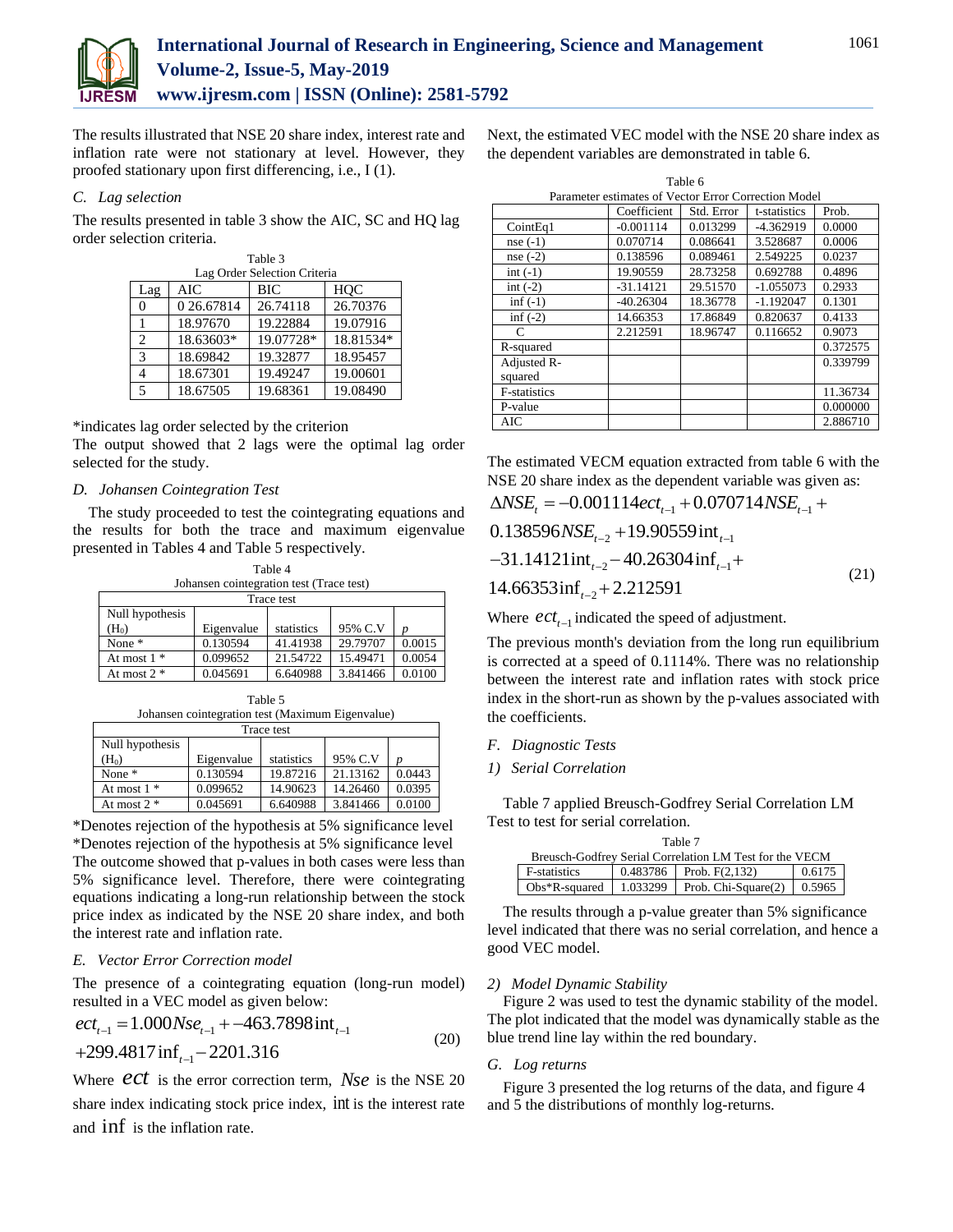



Fig. 2. Dynamic stability test for the VECM



Fig. 3. Time plots of Monthly Log returns of the three series



Fig. 4. Log returns plots of NSE 20 share index, inflation and interest rates



Fig. 5. Log returns plots of NSE 20 share index, inflation and interest rates

The log returns of stock price index as indicated by NSE 20 share index, the interest rate and inflation rate were stationary.

The three variables were skewed with NSE 20 share index exhibiting positive skewness hence implying that it was not normally distributed.

#### *H. Multivariate DCC-GARCH Model*

logr1=log returns of NSE 20 share index, logr2=log returns of Interest rate and logr3=log returns of the inflation rate.

The results in Table 8 shows a joint significance of the coefficients alpha 1 and beta 1 for each series and joint significance of the conditional correlation coefficients dcca1 and dccb1. The findings for alpha 1 and beta 1 were jointly significant for each series indicating that GARCH (1,1) "make sense" for the given series. Similarly, dcca1 and dccb1 were jointly significant indicating that the DCC-GARCH model "makes sense" for the system of series. Therefore, the findings imply that the DCC-GARCH specification is valid for modeling the stock price index in the Nairobi Stock Market.

The output gives a Multivariate DCC (1,1)-GARCH as shown below:

$$
Q_{t} = (1 - 0.0129080 - 0.6194270)Q +
$$
  
0.0129080  $\in_{t-1} \in_{t-1}^{T} + 0.6194270Q_{t-1}$  (22)

#### *I. Conditional Correlation Plots*

Figure 6 presents a time series plots of the conditional correlation from June 2006 to June 2018.

Table 8

| Parameter estimates of the DCC-GARCH Model |           |            |          |           |
|--------------------------------------------|-----------|------------|----------|-----------|
|                                            | Estimate  | Std. Error | t value  | Pr(> t )  |
| $\lceil \log r 1 \rceil$ . mu              | 0.001161  | 0.005153   | 0.225394 | 0.821673  |
| [logr1]. omega                             | 0.000365  | 0.000223   | 1.635968 | 0.101846  |
| $[logr1]$ . alpha $1$                      | 0.268467  | 0.120334   | 1.799994 | 0.011515  |
| [logr1]. beta1                             | 0.726459  | 0.114081   | 6.367918 | 0.000010  |
| $[logr2]$ . mu                             | 0.010092  | 0.003954   | 2.552691 | 0.010689  |
| [logr2]. omega                             | 0.000923  | 0.000322   | 2.866273 | 0.004153  |
| [logr2]. alpha1                            | 0.824872  | 0.503670   | 2.637724 | 0.021479  |
| [logr2]. beta1                             | 0.174128  | 0.089360   | 1.948610 | 0.031342  |
| $[logr3]$ . mu                             | 0.008789  | 0.013394   | 0.656179 | 0.511709  |
| [logr3]. omega                             | 0.012611  | 0.002967   | 4.251211 | 0.000021  |
| $[logr3]$ . alpha $1$                      | 0.618787  | 0.248466   | 2.490427 | 0.012759  |
| $[logr3]$ . betal                          | 0.043686  | 0.018424   | 2.200034 | 0.041454  |
| [Joint]dcca1                               | 0.0120080 | 0.0230005  | 2.00452  | 0.019940  |
| [Joint]dccb1                               | 0.619427  | 0.136113   | 6.754869 | 0.000000  |
| Akaike                                     |           |            |          | $-7.1314$ |
| Bayes                                      |           |            |          | $-6.7808$ |
| Shibata                                    |           |            |          | $-7.1556$ |
| Hannan-Quinn                               |           |            |          | $-6.9890$ |

The general indication from figure 6 is that the correlation between the NSE 20 share index and both the interest rate and inflation rate tends to have an upward trend across the twelveyear period. However, there are tendencies of declines in correlations particularly when there are crises in the economy, mostly observed in 2013 and 2017 during general elections.

#### *J. Multivariate DCC-GARCH Forecast*

Figure 7 and figure 8. shows (both in a separate and joined plot) correlation forecasts between NSE 20 share index and interest rate, NSE 20 share index and inflation rate, and interest rate and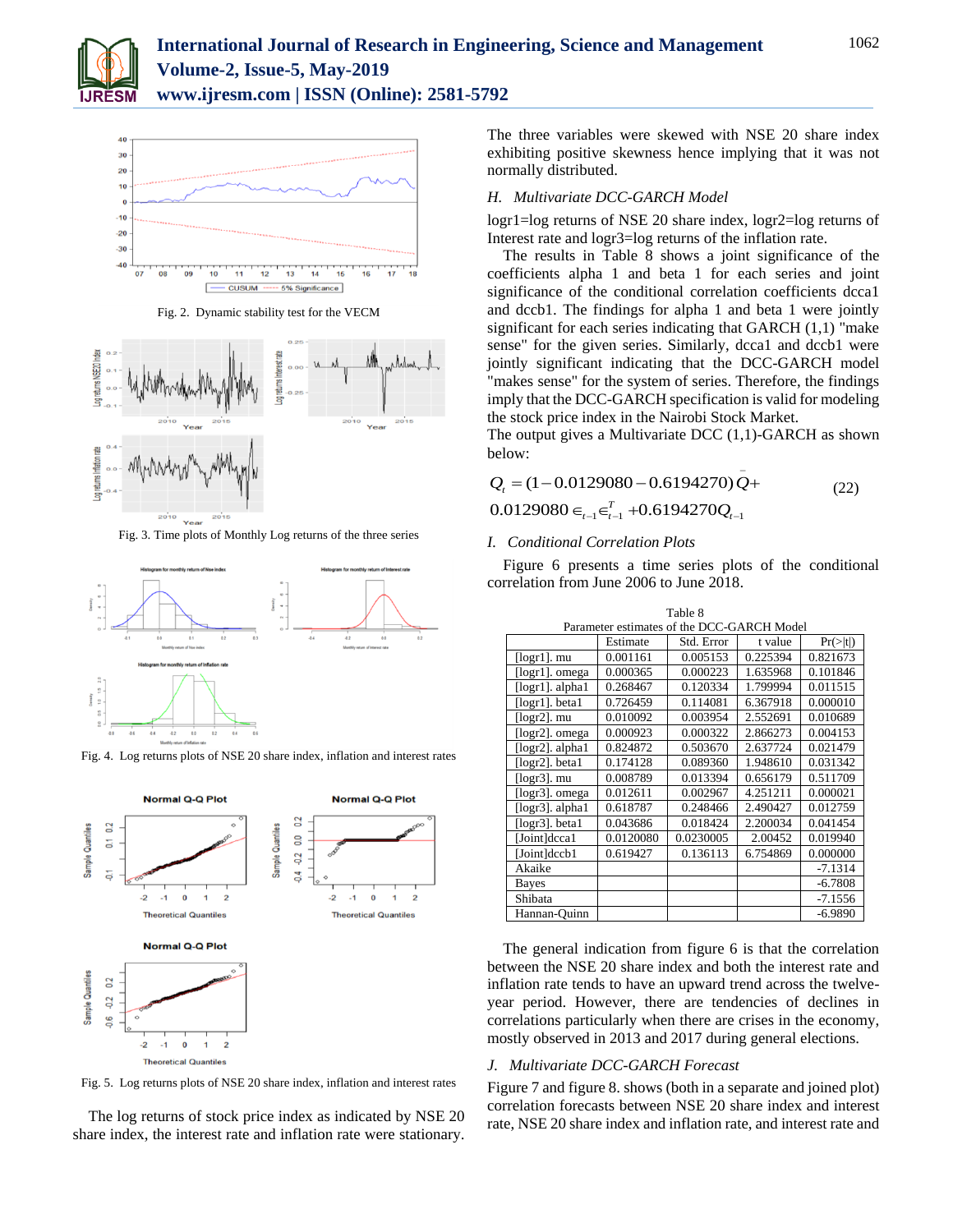

inflation rate. The prediction was set two-years ahead throughout the entire period.



Fig. 6. Estimated dynamic conditional correlation of the three variables



Fig. 7. Forecasts of dynamic conditional correlation of the three variable separately

The results of figure 7 indicated that there was an expected decrease in the strength of the correlation between the NSE 20 share index and both the inflation rate and interest rate in the long run. However, the correlation between the interest rate and the inflation rate is expected to rise. From figure 8, it can be observed that the DCC-GARCH forecasts seem to be stable.



Fig. 8. Forecast of correlations among NSE20 share index, interest rate and inflation rate using the DCC-GARCH Model

#### **6. Conclusion**

The study aimed at modeling and forecasting the stock price index in the Nairobi stock market using a Multivariate framework. The first objective was to model short run and long run relationships between the Kenyan stock price index and both the interest rate and inflation rate. The Johansen cointegration test found a long run relationship between the stock price index and both the inflation rate and interest rate; however, there was no short run relationship. The second objective aimed at estimating the parameters of the multivariate GARCH model by fitting a DCC-GARCH model. The study found an upward trend in the correlation between the NSE 20 share index and both interest and inflation rates across the 12 years-period. There were declines found in times of economic crises such as in 2013 and 2017 during the general election. Finally, the third objective aimed at the forecast using the DCC-GARCH multivariate model. The study found an expected decline in the strength of the correlation between the stock price index and interest rate and inflation rate in the long run but the correlation between the interest rate and the inflation rate was expected to rise. Again, the forecast seemed stable. Generally, the use of VECM and DCC-GARCH models lead to better market decision making and understanding of financial comovement among stock markets investors, market policy maker and government. Therefore, efforts should be put in place to reduce the interest rate through proper negotiations between the government and the banks to stabilize the inflation rate.

#### **References**

- [1] Rousseau, P. L., & Wachtel, P. (2011). What is happening to the impact of financial deepening on economic growth?. Economic Inquiry, 49(1), 276-288.
- [2] Amenc, N., & Retkowsky, L. (2010). The performance of socially responsible investment and sustainable development in France: An update after the financial crisis. Edhec-Risk Institute.
- [3] My stock. (March 11, 2014). Nairobi Security Exchange highlights. Retrieved from https://live.mystocks.co.ke/stock=\%255EN20I
- [4] Gasheja, C., Mung'atu, J., Ingabire, J. Ndakaza, J., Napoleon, J., & Hagenimana, F. (2017). Applying Vector Error Correction to Model Export in Rwanda. International Journal of Mathematics and Physical Sciences, 4(2): 53-63.
- [5] Njenga, P. (2013). Effect of Stock Market Development on economic growth: A Case of Nairobi Securities Exchange, Kenya; Nairobi: Published on School of Economics, University of Nairobi.
- [6] Njehu A.W. (2011). Influence of market capitalization of Nairobi stock exchange listed companies on Kenya's economic growth. Kenyatta University, Nairobi, Kenya.
- [7] Nairobi Security Exchange (NSE). (June 29, 2011). History of the Organization. Retrieved from https://www.nse.co.ke/nse/history-ofnse.html.
- [8] Kiragu, K. A., & Mung'atu, J. K. (2016). Extreme Values Modelling of Nairobi Securities Exchange Index. American Journal of Theoretical and Applied Statistics, 5(4), 234-241.
- [9] Abaenewe, Z. C., Ogbulu, O. M., & Nnamocha, P. N. (2014). Stock market price behavior and macroeconomic variables in Nigeria: An error correction analysis. International Journal of Financial Economics, 2(2): 58-72.
- [10] Olweny, T. (2012). Modelling volatility of short-term interest rates in Kenya. International Journal of Business and Social Science, 2(7), 289- 303.
- [11] Butt, B. Z., & Rehman, K. U. (2010). Economic exposure of stock returns in an emerging stock market. World Applied Sciences Journal 9(3): 322- 332.
- [12] Dickey, D. A., & Fuller, W. A. Distribution of the estimators for autoregressive time series with a unit root. Journal of the American statistical association, 74(366a), 427-431.